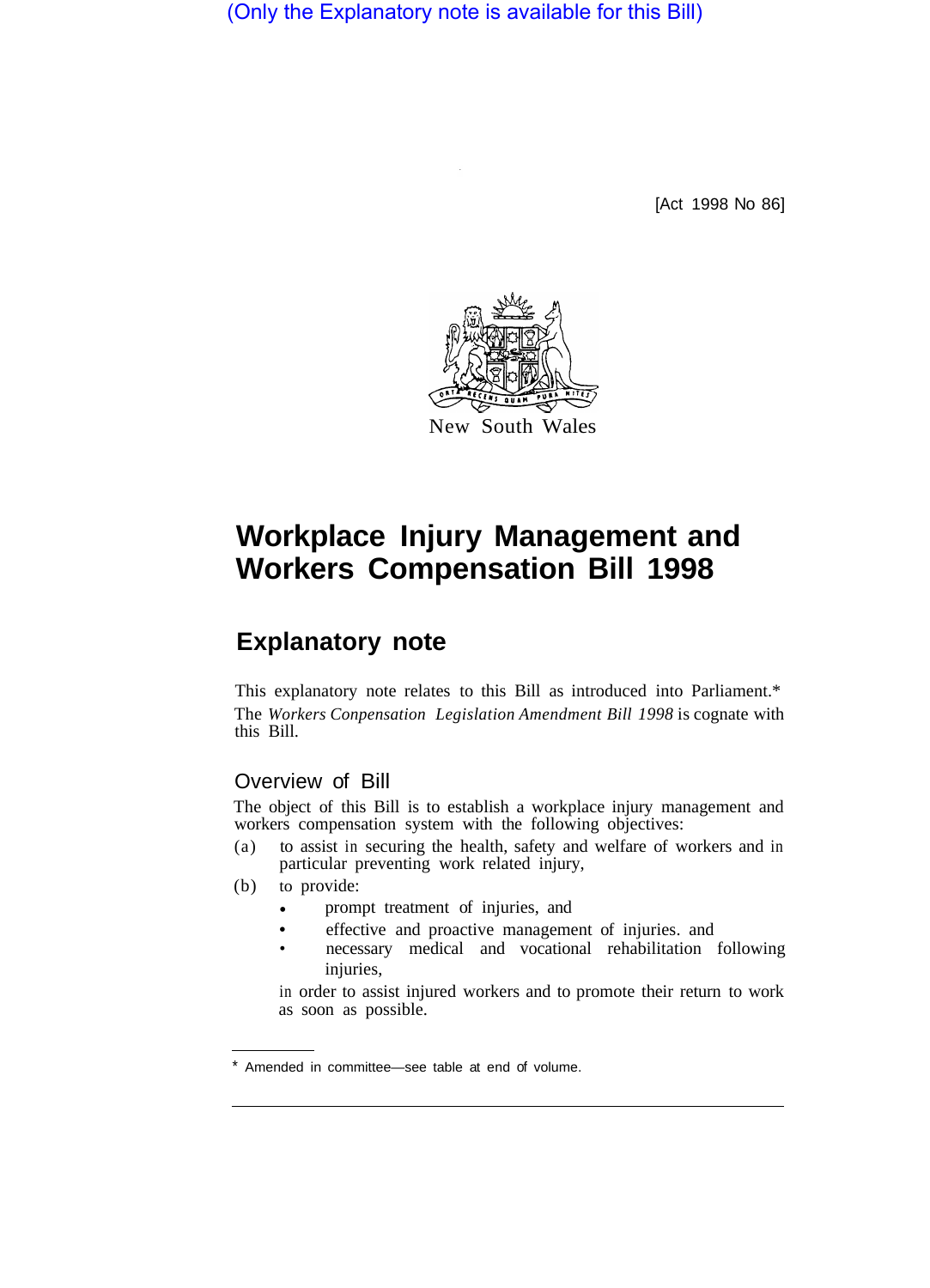Explanatory note

- (c) to provide injured workers and their dependants with income support during incapacity, payment for permanent impairment or death, and payment for reasonable treatment and other related expenses,
- (d) to be fair, affordable, and financially viable,
- (e) to ensure contributions by employers are commensurate with the risks faced, taking into account strategies and performance in injury prevention, injury management, and return to work,
- (f) to deliver the above objectives efficiently and effectively.

#### Outline of provisions

#### **Chapter 1 Preliminary**

**Clause 1** sets out the name (also called the short title) of the proposed Act.

**Clause 2** provides for the commencement of the proposed Act on a day or days to be appointed by proclamation.

**Clause 3** sets out the system objectives of the workplace injury management and workers compensation system established by the proposed Act.

**Clause 4** defines words and expressions used in the proposed Act. The principal definitions of *injury* and *worker* are the same as in the *Workers Compensation Act 1987* ("the 1987 Act").

**Clause 5** deems certain persons to be workers (in line with the existing provisions of the 1987 Act).

Clause 6 continues certain other interpretative provisions from the 1987 Act.

**Clause 7** provides that the proposed Act binds the Crown.

**Clause 8** preserves the operation of other workers compensation legislation.

**Clause 9** provides for the Minister and the WorkCover Authority to enter into agreements with workers compensation insurers for the purpose of facilitating the implementation of the new scheme (including provisions relating to the way in which the Minister and the Authority will exercise their functions under the proposed Act and the payment of compensation by the State to insurers for adverse effects on insurers of future changes to the scheme).

Explanatory note page 2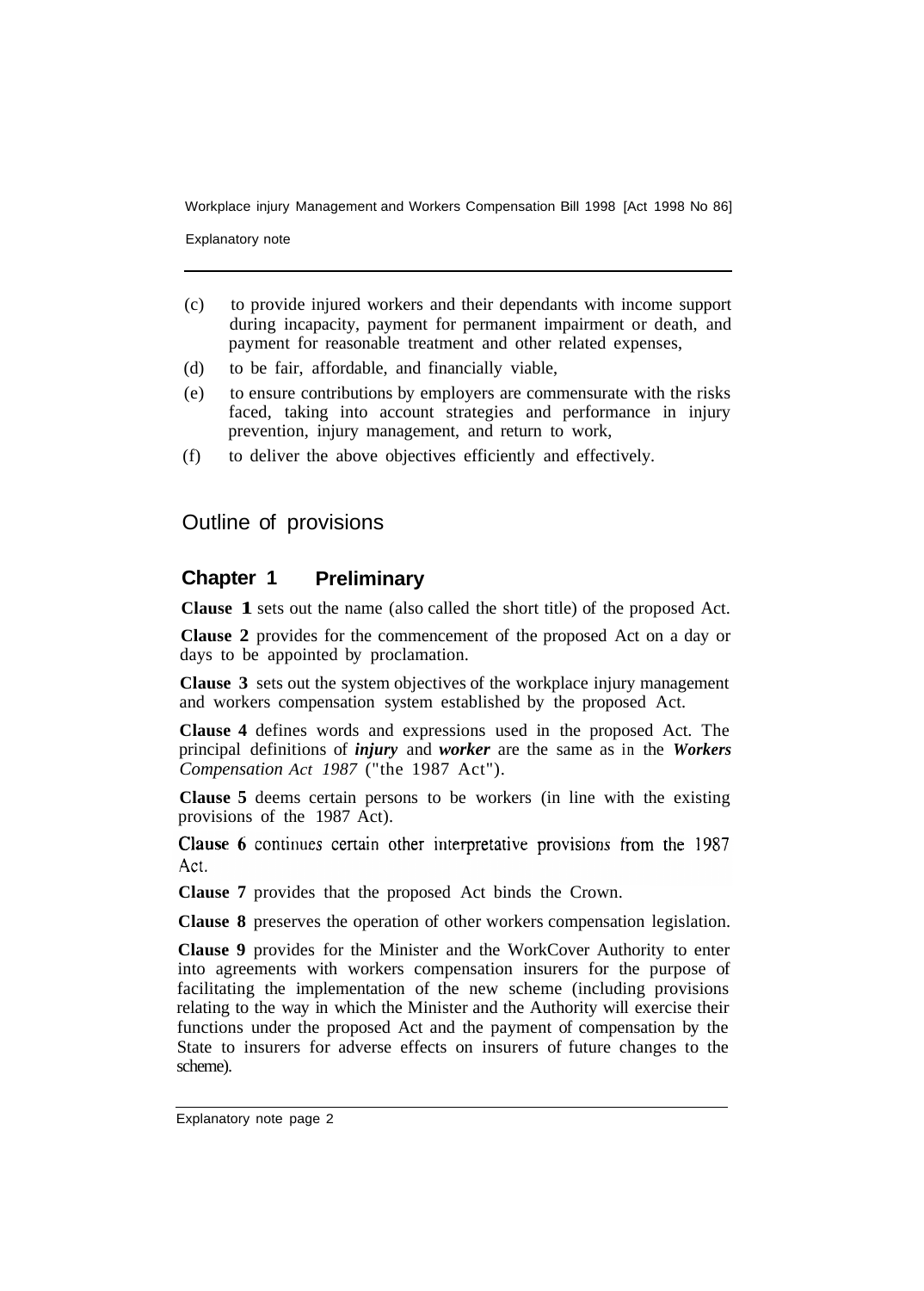Explanatory note

## **Chapter 2 Administration**

#### **Part 1 Workers Compensation Advisory Council of New South Wales (clauses 10–13)**

The Part establishes the Workers Compensation Advisory Council of New South Wales. The Advisory Council is made up of 10 voting members (5 representatives of employers and 5 representatives of employees), 2 non-voting members to represent insurers, and the General Manager of the Authority (who can vote in certain circumstances to resolve a deadlock). The Advisory Council has broad functions to advise and formulate recommendations to the Minister on workers compensation and occupational health and safety matters.

#### **Part 2 WorkCover Authority of New South Wales (clauses 14-23)**

#### **Division 1 Constitution of Authority**

Division 1 provides for the constitution of the WorkCover Authority. The constitution of the Authority is the same as it currently is under the *WorkCover Administration Act 1989* (which is to be repealed). The Authority has a Board consisting of the General Manager and 6 part-time directors.

#### **Division 2 Management of Authority**

The Division deals with the management of the Authority by its Board. The Board is required to have regard to the general policies of the Advisory Council. The affairs of the Authority are managed by the General Manager.

#### **Division 3 Functions of Authority**

The Division deals with the functions of the Authority. General functions and specific functions are provided for.

#### **Part 3 Workers Compensation Premiums Rating Bureau of New South Wales (clauses 24–27)**

The Part establishes the Premiums Rating Bureau and sets out its functions. The Rating Bureau consists of members appointed by the Minister on the nomination of licensed insurers. The principal function of the Rating Bureau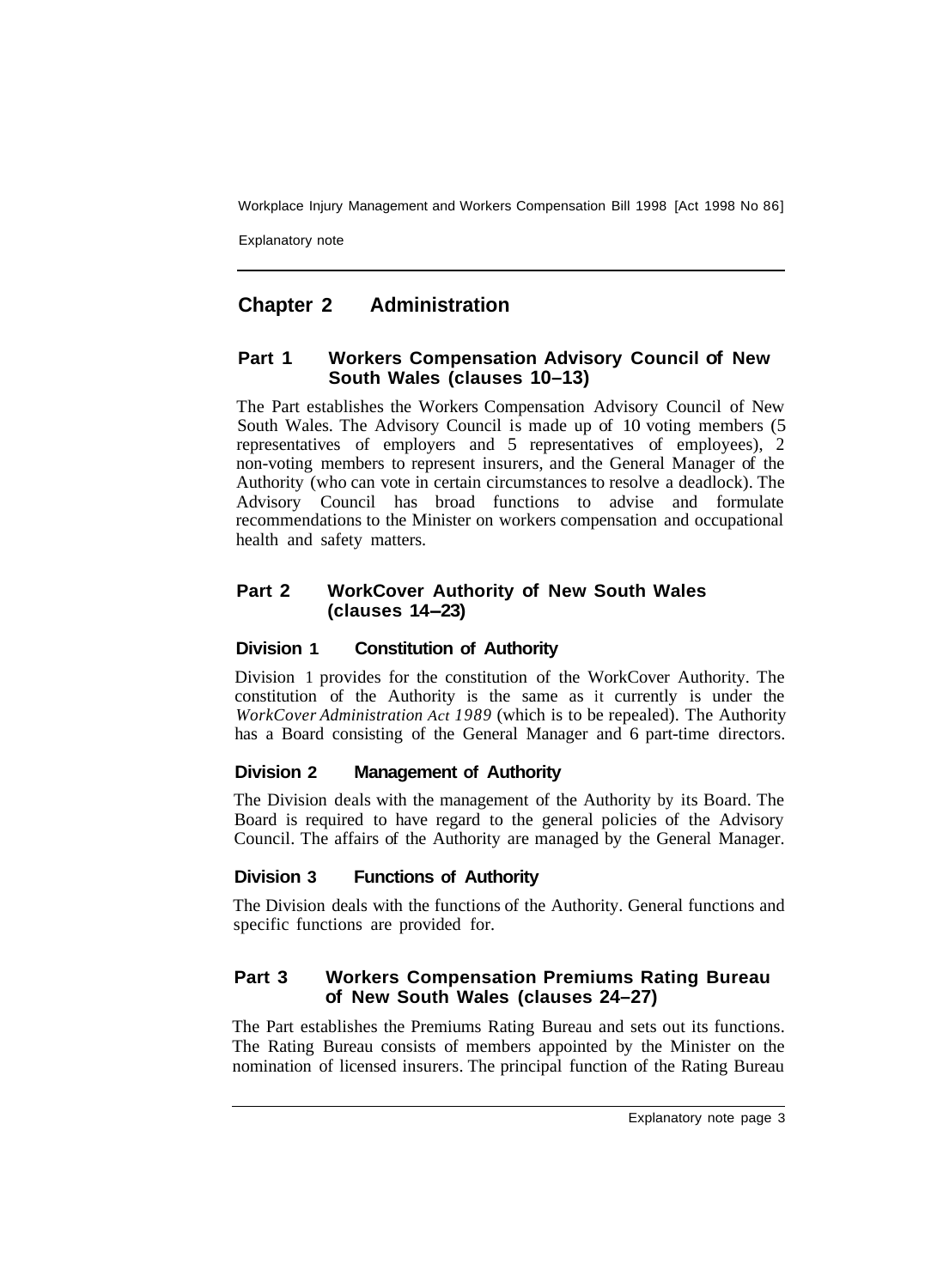Explanatory note

is to determine and submit to the Authority a proposed methodology to be used for the calculation of the risk premium component of premiums for workers compensation insurance policies.

#### **Part 4 Occupational Health and Safety Council of New South Wales (clauses 28-31)**

The Part re-enacts provisions of the *WorkCover Administration Act 1989* that establish and provide for the functions of the Occupational Health and Safety Council. The Council advises the Advisory Council and the Authority on matters relating to occupational health and safety.

## **Part 5 Industry Reference Groups (clauses 32, 33)**

The Part provides for the establishment by the Advisory Council of Industry Reference Groups. Industry Reference Groups have such functions as the Advisory Council provides in their terms of reference.

## **Part 6 Financial provisions (clauses 34-40)**

#### **Division 1 WorkCover Authority Fund**

The Division re-enacts provisions of the *WorkCover Administration Act 1989*  that establish the Workcover Authority Fund, provide for payments into and out of the Fund and for the investment of money in the Fund. The Fund is used to pay the administrative costs of the 1987 and 1998 Acts.

#### **Division 2 Contributions to WorkCover Authority Fund**

The Division requires the Authority to assess the amount needed to be contributed to the WorkCover Authority Fund from time to time and provides for contributions to the Fund by licensed insurers, former licensed insurers and self-insurers.

#### **Division 3 Financial year of Authority**

The Division provides for the financial year of the Authority.

## **Chapter 3 Workplace injury management**

The Chapter **(clauses 41-59)** deals with workplace injury management and provides for the following:

All licensed insurers and self-insurers are required to establish injury management programs (programs that integrate all aspects of injury management).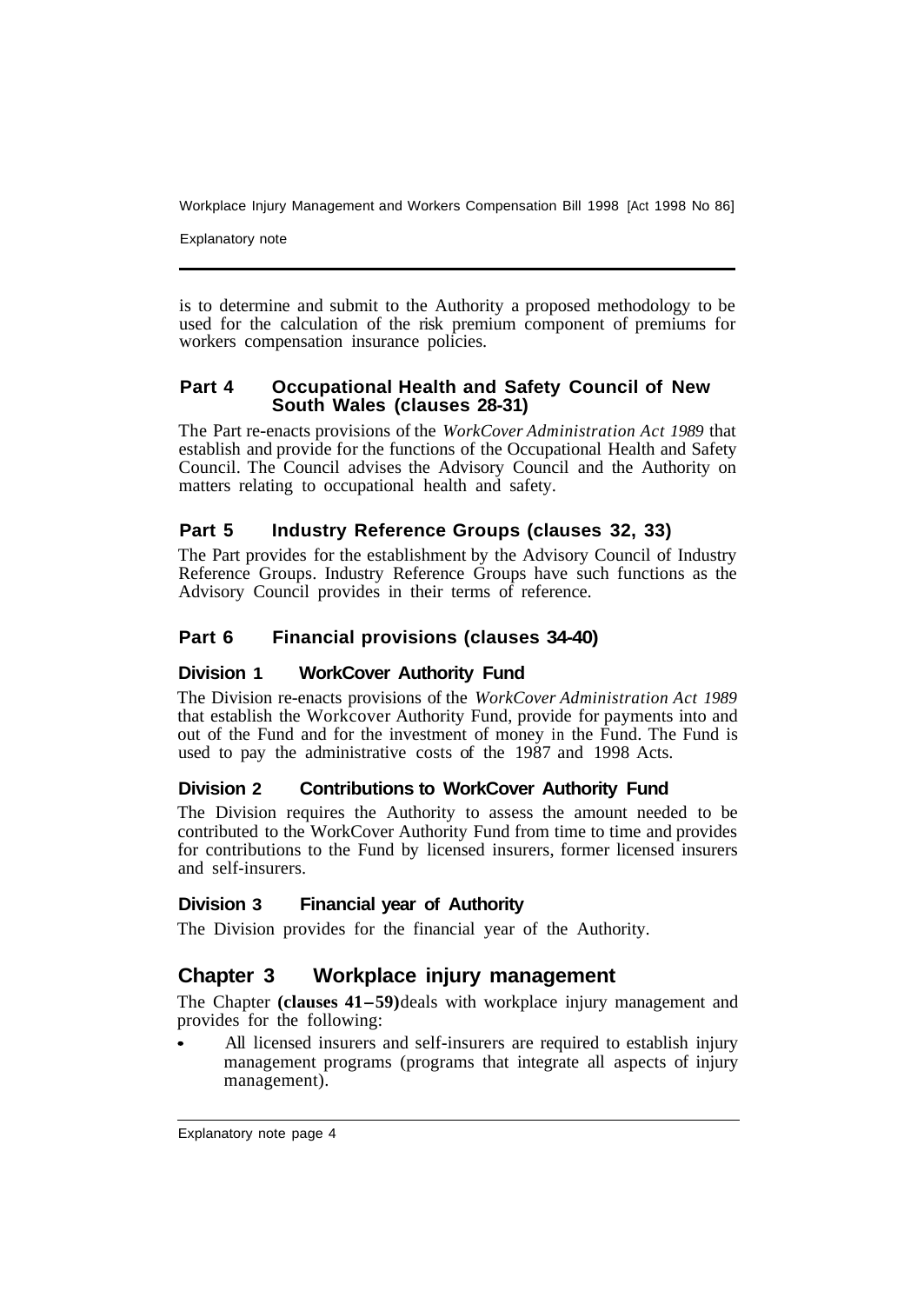Explanatory note

- An injured worker is required to notify the employer of a workplace injury as soon as possible after the injury happens and the employer is required to notify the insurer within 48 hours (for significant injuries, ie injuries likely to result in the worker being incapacitated for more than 7 days) or within 7 days for other injuries.
- Within 3 days of being notified of a significant injury to a worker, the  $\bullet$ insurer must initiate action under its injury management program (including making contact with the worker, the employer and, if appropriate, and reasonably practicable, the worker's treating doctor). In those significant injury cases, the insurer must, in consultation with the worker and the employer, establish an injury management plan for the worker.
- Both the injured worker and the employer are required to participate and co-operate in the establishment of, and comply with, the injury management plan for the worker. The worker must be informed by the insurer of the consequences for the worker of non-compliance with the injury management provisions of the Chapter.
- An injured worker is required to make all reasonable efforts to return  $\bullet$ to work with the pre-injury employer.
- An employer is required to provide suitable employment for an injured worker who is able to return to work.
- An injury management plan can provide for the payment by the insurer on a special advance basis of certain treatment costs, including costs incurred before a claim for compensation is made or liability is determined. The costs of the worker's nominated treating doctor and other treatment under the injury management plan would qualify for those special advance payments.
- Second-injury arrangements. under which the employment of injured workers is encouraged by providing financial incentives to their employers in connection with insurance liabilities arising from further injuries to the worker.
- The establishment of return-to-work programs by employers.
- Establishment and co-ordination by the Authority of vocational re-education and rehabilitation schemes for injured workers.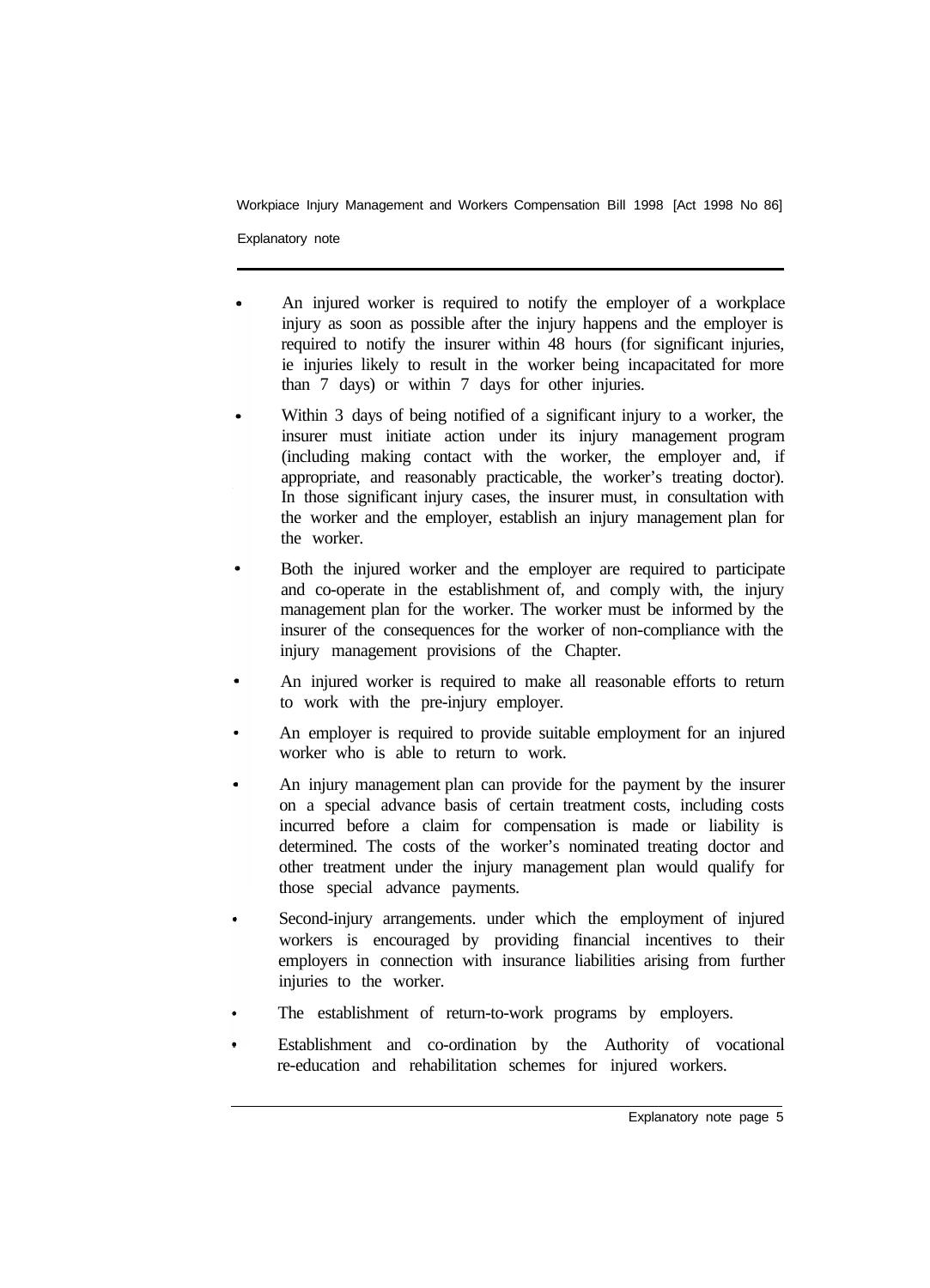Explanatory note

Sanctions for non-compliance with the Chapter by insurers, employers and injured workers. In the case of employers, the sanctions involve a possible increase in their insurance premium costs. In the case of workers, the sanctions involve a worker forfeiting weekly compensation for any period of unreasonable failure to comply after a request from the insurer (written notice of cessation is required together with a statement of reasons and the action required for a resumption of weekly payments). •

## **Chapter 4 Workers compensation**

## Part 1 Compensation-general (clause 60)

The Part provides that a worker who has received an injury (and, in the case of the death of the worker, his or her dependants) is entitled to receive compensation from the worker's employer in accordance with the 1987 Act. Sections 9–87C of, and Schedule 6 to, the 1987 Act, as amended by the cognate *Workers Compensation Legislation Amendment Act 1998,* contain the relevant provisions relating to workers compensation liability and benefits and to common law remedies.

#### **Part 2 Compensation—claims and proceedings (clauses 61–142)**

#### **Division 1 Notice of injury etc and claims for compensation**

The Division re-enacts provisions transferred from the 1987 Act relating to the giving of notice of injury and the making of claims for workers compensation by injured workers or their dependants. The provisions have been modified to take account of the complementary notice and claim provisions in Chapter 3 and to restrict claims made more than 3 years after an entitlement to make the claim arose to claims in respect of an injury resulting in death or serious and permanent disablement.

#### **Division 2 Administration by insurers of claims for compensation or damages**

The Division re-enacts provisions transferred from the 1987 Act relating to the administration of claims by insurers. However. existing provisions relating to a claims administration manual (and directions to insurers) by the WorkCover Authority and the notification of particulars of claims to the WorkCover Authority will not apply to the new licensed insurers under the proposed Act.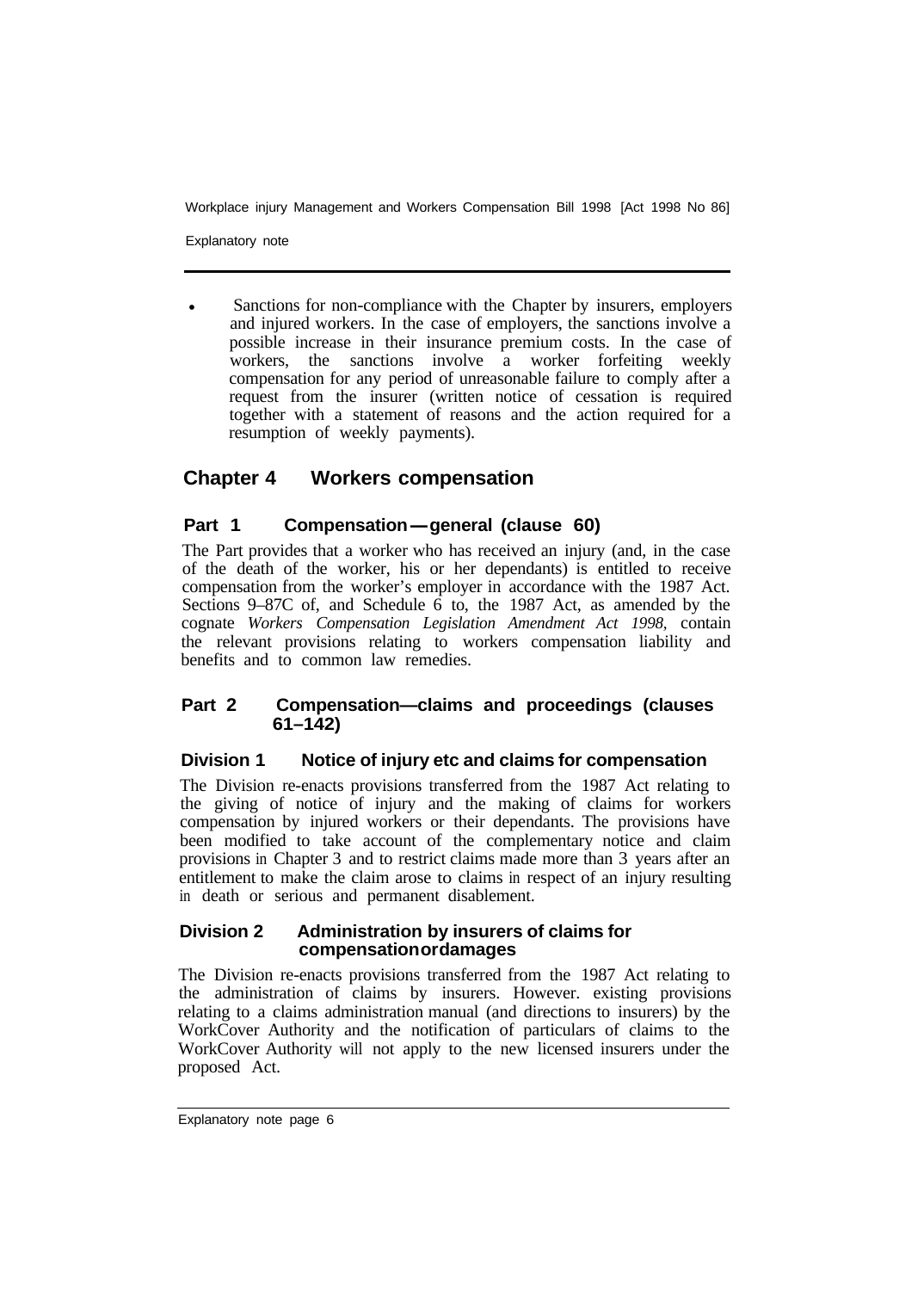Explanatory note

## **Division 3 Conciliation of disputes by conciliator**

The Division re-enacts provisions transferred from the 1987 Act relating to the conciliation of disputes on new claims by conciliators employed in the Department of Industrial Relations. The provisions have been modified to make minor alterations to the administrative arrangement for their employment (and that of the Principal Conciliator), to alter the entitlement of a party to a dispute to obtain a full certificate relating to the conciliation of the dispute and to provide for the payment of the costs of conciliation by the employer.

#### **Division 4 Special provisions with respect to weekly payments of compensation**

The Division re-enacts provisions transferred from the 1987 Act relating to the prompt commencement of weekly payments of compensation and to directions by conciliators with respect to those weekly payments. Provisions with respect to directions relating to the discontinuation of weekly payments have not been re-enacted.

## **Division 5 Restrictions on commencing court proceedings**

The Division re-enacts provisions transferred from the 1987 Act relating to restrictions on the commencement of court proceedings to provide an opportunity for conciliation of a dispute. The period of the restriction with respect to weekly payments is increased from 21 days to 35 days after referral to conciliation.

## **Division 6 Proceedings before the Compensation Court**

The Division re-enacts provisions transferred from the 1987 Act relating to court proceedings.

## **Division 7 Medical examinations and disputes**

The Division re-enacts provisions transferred from the 1987 Act relating to medical examinations and disputes. The provisions replace an existing provision relating to reference of medical questions to medical practitioners by the parties with a provision relating to the reference of medical questions to a medical specialist chosen from a list specially approved by the Advisory Council. A certificate of the specialist on a finding on which the parties have agreed to be bound when making the reference will be conclusive in workers compensation proceedings.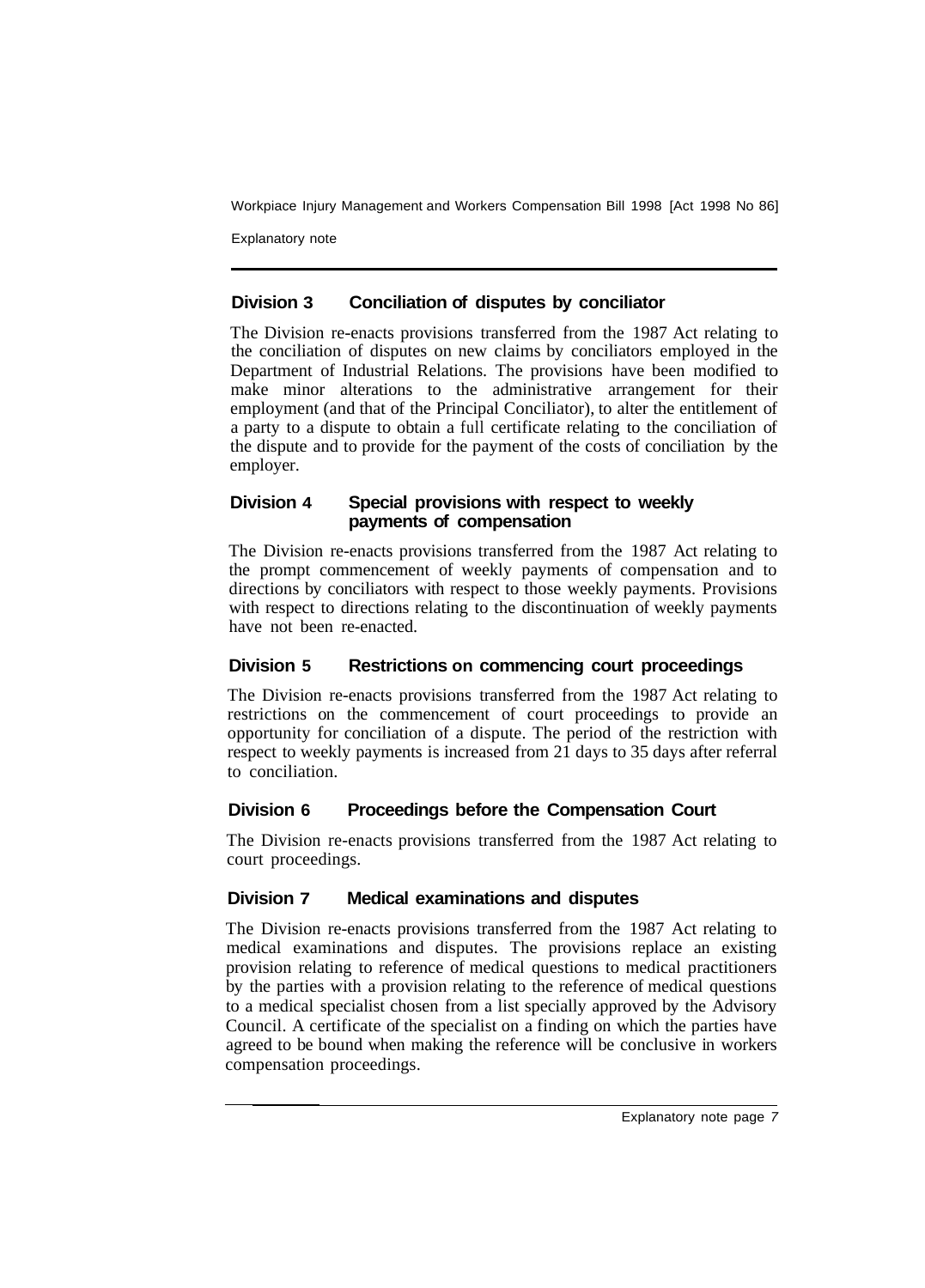Explanatory note

## **Division 8 Prohibited conduct relating to touting for claims**

The Division re-enacts provisions transferred from the 1987 Act relating to touting for claims.

## **Chapter 5 Workers compensation insurance**

## **Part 1 Application of Chapter (clause 143)**

The Part provides that the Chapter applies to insurance for any period after 30 September 1999. Part 2 (Insurance policies) does not apply to an employer who has a policy under the 1987 Act for any period up to 30 September 2000.

#### **Part 2 Insurance policies (clauses 144-156)**

The Part requires employers to have workers compensation insurance and provides for various duties of insurers with respect to the issue and renewal of workers compensation insurance policies. A new provision requires insurers to give notice of the expiration of insurance policies.

#### **Part 3 Insurance premiums (clauses 157–171)**

The Part deals with the premiums payable for workers compensation insurance policies. It differs significantly from the parallel provisions of the 1987 Act. The 1987 Act provided for premiums to be set by Insurance Premiums Orders. The new Act will require insurers to file their premiums with the Authority. The Authority cannot reject the premiums filed by an insurer unless of the opinion that the premiums will not be fully funded. Insurers will be required to use a risk premium calculation methodology approved by the Authority. The Rating Bureau is given the function of formulating and submitting to the Authority for approval a methodology for calculating risk premium. The Authority cannot reject a methodology submitted by the Rating Bureau unless it will not fully fund claims liabilities, or it will significantly exceed the amounts needed to fully fund claims liabilities, or it fails to minimise, as far as reasonably practicable, cross-subsidy between premium rating groups.

Other provisions deal with payment of premiums by instalments, recovery of unpaid premiums. cancellation of a policy for non-payment of a premium, the keeping and furnishing of information needed for the calculation of premiums. and the evasion of correct premiums.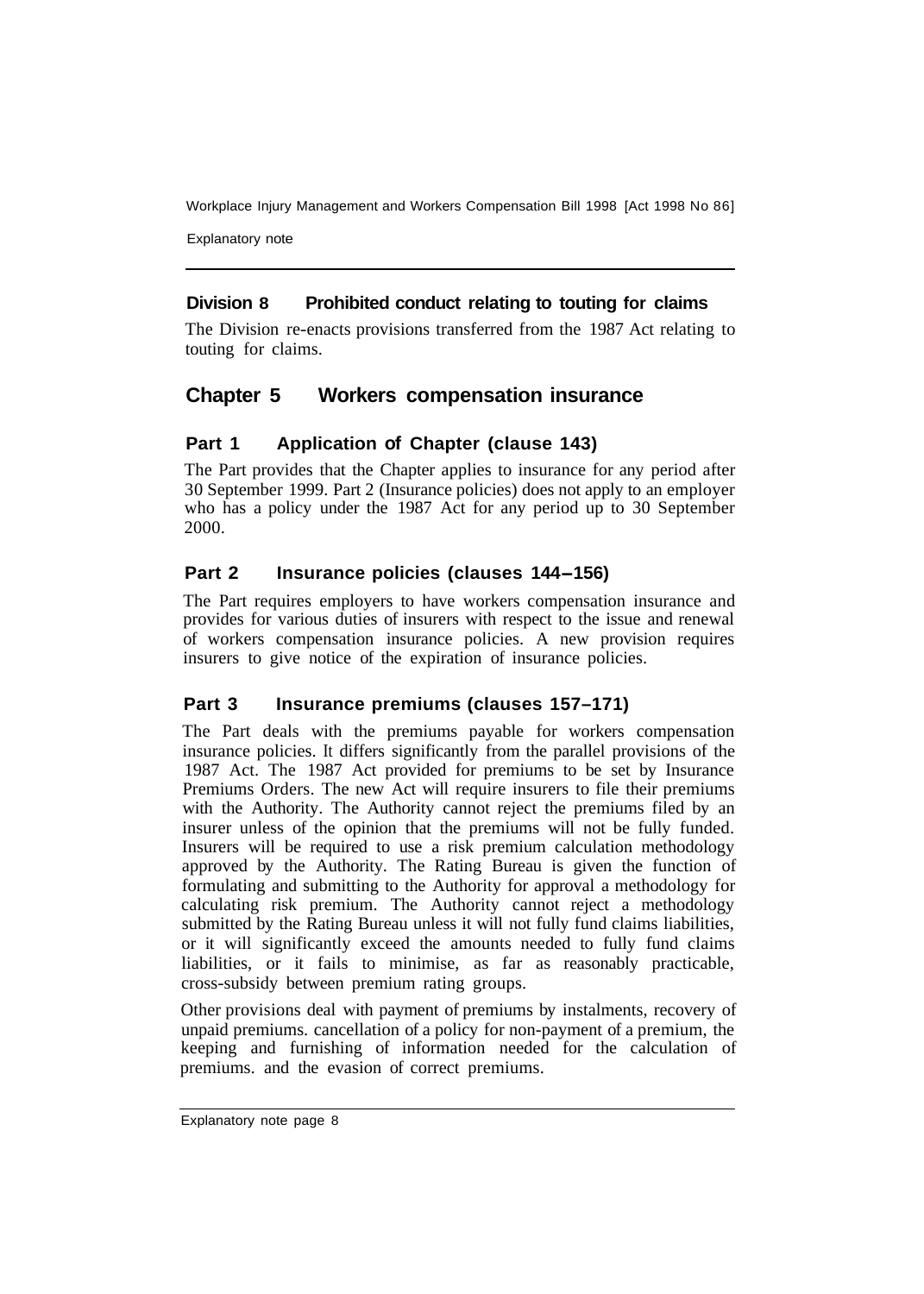Explanatory note

#### **Part 4 Premium rebates and deficit reduction (clauses 172–1 74)**

The Part allows the Authority to direct the allowance by licensed insurers to employers of a rebate to offset any amount by which average premiums in the year beginning 1 October 1999 will exceed 2.8% of the wages in respect of which the premiums are calculated. Any such rebate is payable out of the managed funds under the 1987 Act. The Part goes on to provide for the payment of a levy by licensed insurers under the 1998 Act to fund any overall deficit that may arise in the managed funds under the 1987 Act (the amount of any such levy will be included as a component in premiums payable by employers holding policies of insurance with the licensed insurers under the 1998 Act).

## **Part 5 Licensing of insurers (clauses 175–189)**

The Part provides for the licensing of workers compensation insurers and follows the parallel provisions of the 1987 Act, with appropriate changes to provide for private underwriting.

#### **Part 6 Self-insurers (clauses 190–199)**

The Part provides for the licensing of self-insurers and follows the parallel provisions of the 1987 Act.

## **Part 7 Defaulting insurers (clauses 200-202)**

The Part deals with the declaration as a defaulting insurer of any insurer licensed under the 1998 Act or formerly licensed under the 1926 Act who is unable to meet claims or liabilities under workers compensation policies of insurance and for the payment of those claims and liabilities out of the Guarantee Fund established under Part 8.

## **Part 8 Insurers' Guarantee Fund (clauses 203-217)**

The Part follows parallel provisions of the 1987 Act and provides a scheme for the payment of claims and liabilities against insolvent insurers who are licensed insurers or insurers formerly licensed under the 1926 Act, and for the establishment of a Guarantee Fund for the purpose (to be contributed to by licensed insurers).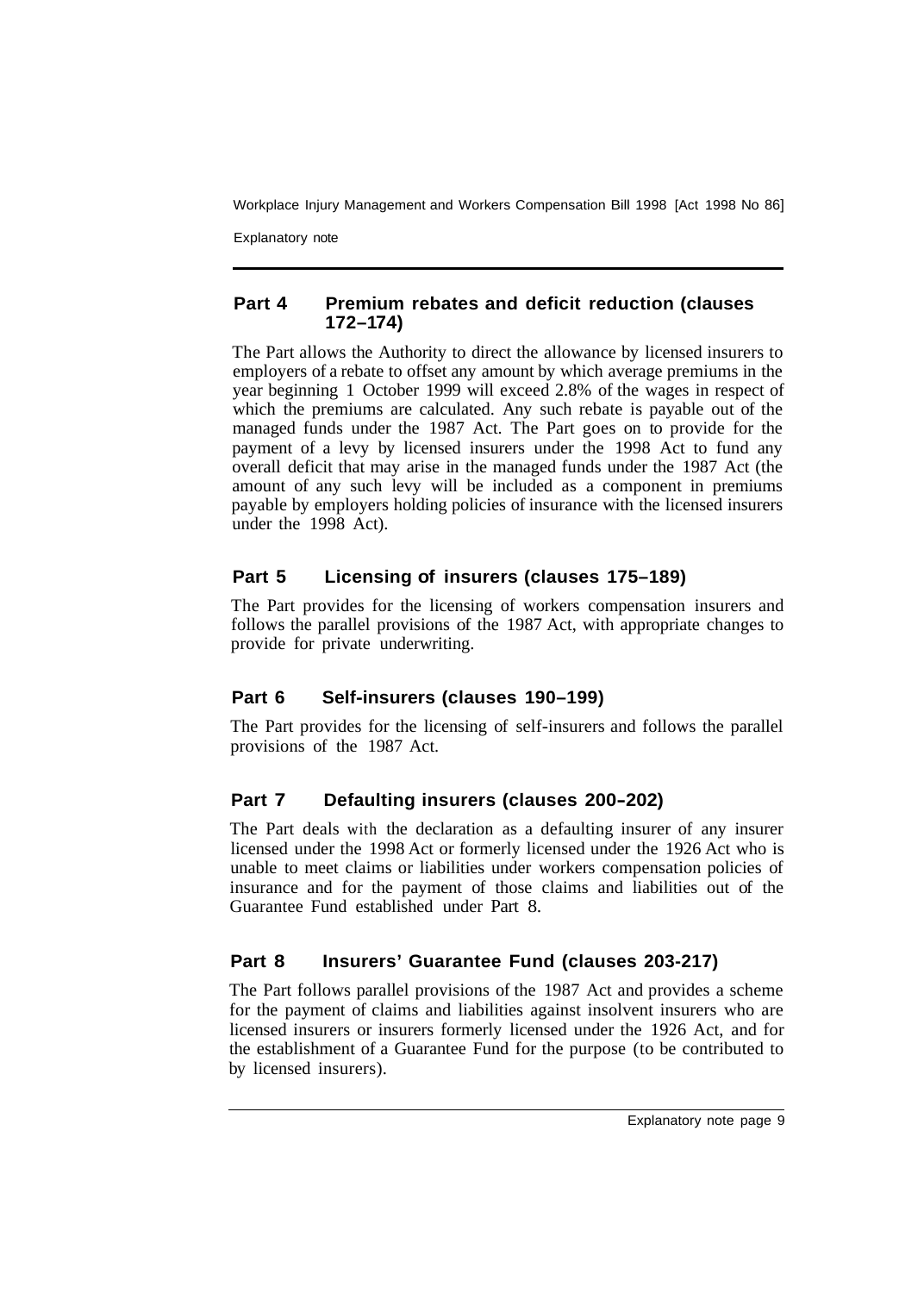Explanatory note

#### **Part 9 Uninsured Liability and Indemnity Scheme (clauses 218–230)**

The Part continues the Uninsured Liability and Indemnity Scheme from the 1987 Act. The Scheme provides for the payment by the Authority of claims for workers compensation when the employer concerned was uninsured at the relevant time, cannot be found or was a self-insurer at the relevant time.

## **Chapter 6 Miscellaneous**

The Chapter **(clauses 231-249)** re-enacts miscellaneous provisions from the 1987 Act relating to matters such as the posting of summaries of the proposed Act at workplaces, a worker's right to information, the prohibition on contracting out of the proposed Act. the non-assignability of compensation, the service of documents, the powers of entry of Workcover officers, exculpation from personal liability for the members of the various bodies established under the proposed Act, provisions relating to offences and the making of regulations. The Chapter also includes the repeal of the *WorkCover Administration Act 1989.* 

#### **Schedule 1 Deemed employment of workers**

The Schedule re-enacts provisions transferred from the 1987 Act that deem the relationship of employer and worker to exist in certain circumstances.

#### **Schedule 2 Provisions relating to Advisory Council**

The Schedule contains provisions with respect to the procedures and membership of the Advisory Council.

#### **Schedule 3 Provisions relating to Board of Directors**

The Schedule contains provisions with respect to the procedures and membership of the Board of Directors of the Authority.

#### **Schedule 4 Provisions relating to Rating Bureau**

The Schedule contains provisions with respect to the procedures and membership of the Rating Bureau.